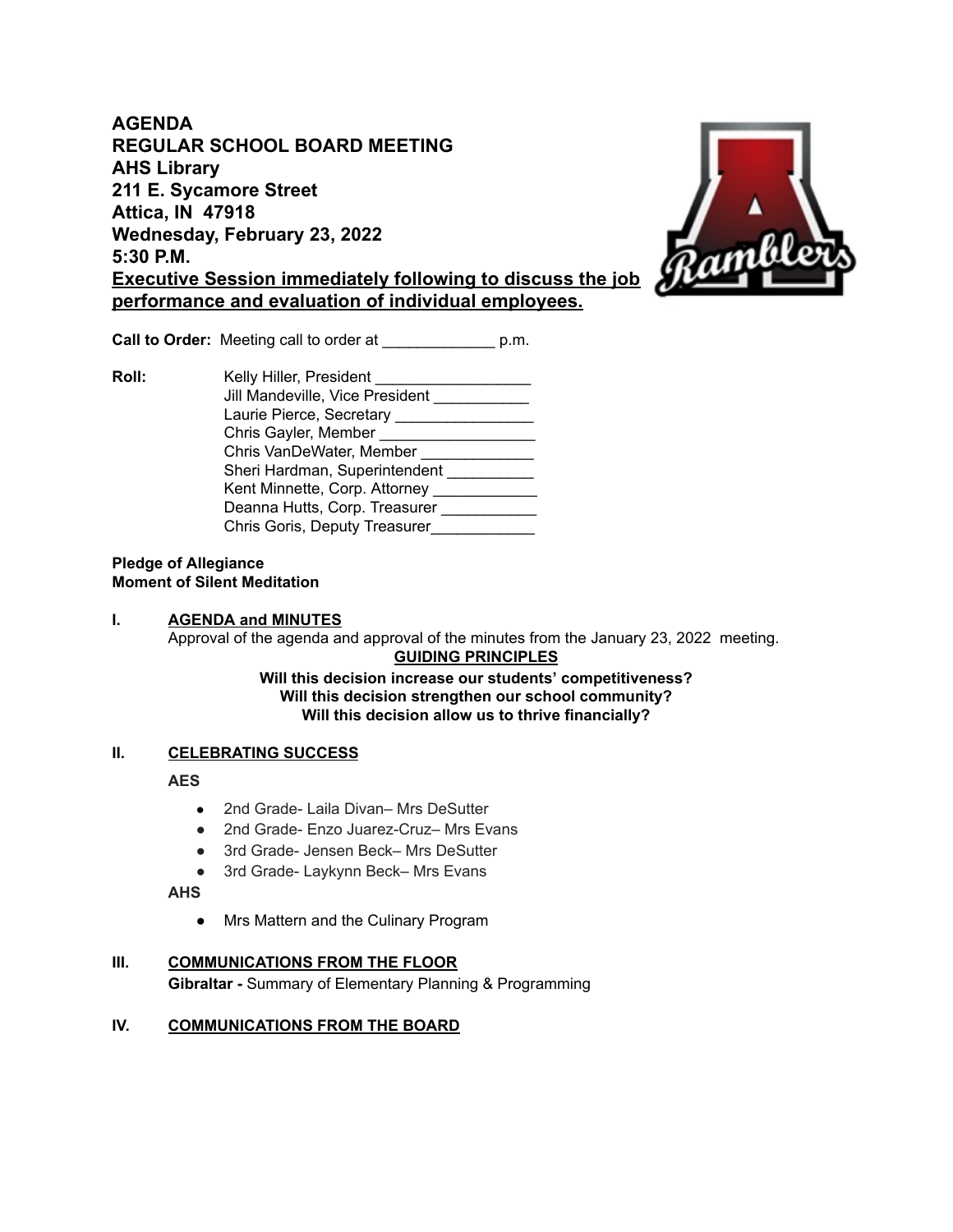# **V. REPORT OF THE SUPERINTENDENT**

**Each board member has reviewed the following items through their board packet. This information is distributed the week prior to allow thorough thought on each item.**

- 1. Recommendation to approve the voiding of ACSC and ECA checks that have not been cashed in over 2 years. The checks will be receipted back into the appropriate funds.
- 2. Recommendation to approve the Tecton AIA C132-2019 Owner and Construction Manager Agreement after consultation from the school attorney is received.
- 3. Recommendation to approve the AHS Senior Scholarship/Awards Night for Friday, May 27, 2022.
- 4. Recommendation to review the Board Policy Handbook updated policies Vol 34, No 1 (Second reading): 167.3 Public Participation at Board Meetings (revised), 1220 Employment of the Superintendent (revised), 1520 Employment of Administrators in Addition to the Superintendent (revised), 2603 School Performance Internet Dashboard (new), 3120.08 Employment of Personnel for Extracurricular Activities (revised), 3120.11 Public Hearing Before Commencement of Collective Bargaining and Public Meeting Before Ratification of Tentative Agreement (revised), 3214 Staff Gifts (revised) 3220 Staff Evaluation (revised), 4120.08 Employment of Personnel for Extracurricular Activities (revised), 4214 Staff Gifts (revised), 5113.02 School Transfer Options (revised), 5340.01 Student Concussions & Sudden Cardiac Arrest (revised), 5540 The Schools & Governmental Agencies (revised), 6105 Authorization to Accept and Distribute Electronic Records and to Use Electronic Signature (revised) 6114 Cost Principles - Spending Federal Funds (revised), 6220 Budget Preparation (revised), 6230 Budget Hearing (revised), 7300 Disposition of Real Property (revised), 7310 Disposition of Surplus Property (revised), 7450 Property Inventory (revised), 8305 Information Security (new), 8455 Coach Training, References, and IHSAA Reporting (revised).
- 5. Recommendation to approve the February 23, 2022 Personnel Sheet:

Hire

- 6th Grade Girls Basketball Volunteer Coach
- Varsity Volleyball Coach
- AES Instructional Assistant
- JV Boys Basketball Coach
- Varsity Track Coach
- Assistant Varsity Track Coach
- JH Track Coach
- 6th Grade Girls Basketball Volunteer Coach

Resign

- Technology Specialist
- K-5 Special Education Teacher
- AES Administrative Assistant
- Assistant Maintenance/ Head Custodian

## **VI. SUPERINTENDENT'S ITEMS OF INTEREST**

- 2021 We Care Summary
- Water Usage Update
- Medicaid Reimbursement